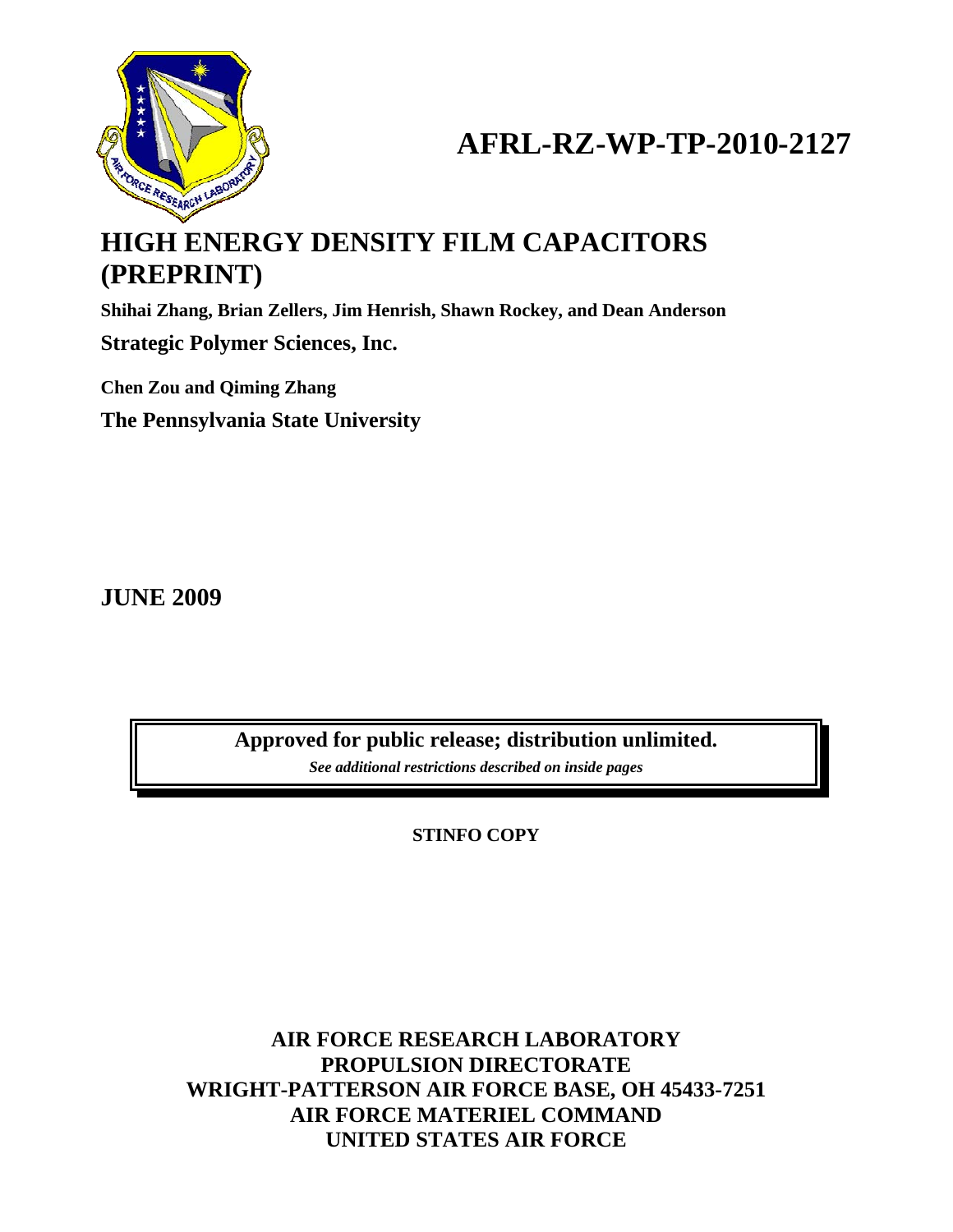| <b>REPORT DOCUMENTATION PAGE</b>                                                                                                                                                                                                                                                                                                                                                                                                                                                                                                                                                                                                                                                                                                                                                                                                                                                                                                                                   |              |              |              |          |  |                                | Form Approved<br>OMB No. 0704-0188                                                     |
|--------------------------------------------------------------------------------------------------------------------------------------------------------------------------------------------------------------------------------------------------------------------------------------------------------------------------------------------------------------------------------------------------------------------------------------------------------------------------------------------------------------------------------------------------------------------------------------------------------------------------------------------------------------------------------------------------------------------------------------------------------------------------------------------------------------------------------------------------------------------------------------------------------------------------------------------------------------------|--------------|--------------|--------------|----------|--|--------------------------------|----------------------------------------------------------------------------------------|
| The public reporting burden for this collection of information is estimated to average 1 hour per response, including the time for reviewing instructions, searching existing data sources, gathering and<br>maintaining the data needed, and completing and reviewing the collection of information. Send comments regarding this burden estimate or any other aspect of this collection of information, including<br>suggestions for reducing this burden, to Department of Defense, Washington Headquarters Services, Directorate for Information Operations and Reports (0704-0188), 1215 Jefferson Davis Highway, Suite<br>1204, Arlington, VA 22202-4302. Respondents should be aware that notwithstanding any other provision of law, no person shall be subject to any penalty for failing to comply with a collection of information if it<br>does not display a currently valid OMB control number. PLEASE DO NOT RETURN YOUR FORM TO THE ABOVE ADDRESS. |              |              |              |          |  |                                |                                                                                        |
| 1. REPORT DATE (DD-MM-YY)<br>2. REPORT TYPE                                                                                                                                                                                                                                                                                                                                                                                                                                                                                                                                                                                                                                                                                                                                                                                                                                                                                                                        |              |              |              |          |  |                                | 3. DATES COVERED (From - To)                                                           |
| June 2009<br>Conference Paper Preprint                                                                                                                                                                                                                                                                                                                                                                                                                                                                                                                                                                                                                                                                                                                                                                                                                                                                                                                             |              |              |              |          |  | 01 January 2009 – 24 June 2009 |                                                                                        |
| <b>4. TITLE AND SUBTITLE</b><br>HIGH ENERGY DENSITY FILM CAPACITORS (PREPRINT)                                                                                                                                                                                                                                                                                                                                                                                                                                                                                                                                                                                                                                                                                                                                                                                                                                                                                     |              |              |              |          |  |                                | 5a. CONTRACT NUMBER<br>FA8650-08-C-2811                                                |
|                                                                                                                                                                                                                                                                                                                                                                                                                                                                                                                                                                                                                                                                                                                                                                                                                                                                                                                                                                    |              |              |              |          |  |                                | <b>5b. GRANT NUMBER</b>                                                                |
|                                                                                                                                                                                                                                                                                                                                                                                                                                                                                                                                                                                                                                                                                                                                                                                                                                                                                                                                                                    |              |              |              |          |  |                                | <b>5c. PROGRAM ELEMENT NUMBER</b><br>65502D                                            |
| 6. AUTHOR(S)                                                                                                                                                                                                                                                                                                                                                                                                                                                                                                                                                                                                                                                                                                                                                                                                                                                                                                                                                       |              |              |              |          |  |                                | <b>5d. PROJECT NUMBER</b>                                                              |
| Shihai Zhang, Brian Zellers, Jim Henrish, Shawn Rockey, and Dean Anderson                                                                                                                                                                                                                                                                                                                                                                                                                                                                                                                                                                                                                                                                                                                                                                                                                                                                                          |              |              |              |          |  |                                | 6055                                                                                   |
| (Strategic Polymer Sciences, Inc.)                                                                                                                                                                                                                                                                                                                                                                                                                                                                                                                                                                                                                                                                                                                                                                                                                                                                                                                                 |              |              |              |          |  |                                | <b>5e. TASK NUMBER</b>                                                                 |
| Chen Zou and Qiming Zhang (The Pennsylvania State University)                                                                                                                                                                                                                                                                                                                                                                                                                                                                                                                                                                                                                                                                                                                                                                                                                                                                                                      |              |              |              |          |  |                                | RP                                                                                     |
|                                                                                                                                                                                                                                                                                                                                                                                                                                                                                                                                                                                                                                                                                                                                                                                                                                                                                                                                                                    |              |              |              |          |  |                                | 5f. WORK UNIT NUMBER<br>6055RP03                                                       |
| 7. PERFORMING ORGANIZATION NAME(S) AND ADDRESS(ES)                                                                                                                                                                                                                                                                                                                                                                                                                                                                                                                                                                                                                                                                                                                                                                                                                                                                                                                 |              |              |              |          |  |                                | 8. PERFORMING ORGANIZATION                                                             |
| Strategic Polymer Sciences, Inc.<br>Penn State University                                                                                                                                                                                                                                                                                                                                                                                                                                                                                                                                                                                                                                                                                                                                                                                                                                                                                                          |              |              |              |          |  |                                | <b>REPORT NUMBER</b>                                                                   |
| 200 Innovation Boulevard, Suite 237<br>Materials Research Institute                                                                                                                                                                                                                                                                                                                                                                                                                                                                                                                                                                                                                                                                                                                                                                                                                                                                                                |              |              |              |          |  |                                |                                                                                        |
| State College, PA 16803<br>University Park, PA 16802                                                                                                                                                                                                                                                                                                                                                                                                                                                                                                                                                                                                                                                                                                                                                                                                                                                                                                               |              |              |              |          |  |                                |                                                                                        |
| 9. SPONSORING/MONITORING AGENCY NAME(S) AND ADDRESS(ES)                                                                                                                                                                                                                                                                                                                                                                                                                                                                                                                                                                                                                                                                                                                                                                                                                                                                                                            |              |              |              |          |  |                                | <b>10. SPONSORING/MONITORING</b>                                                       |
| Air Force Research Laboratory                                                                                                                                                                                                                                                                                                                                                                                                                                                                                                                                                                                                                                                                                                                                                                                                                                                                                                                                      |              |              |              |          |  |                                | <b>AGENCY ACRONYM(S)</b>                                                               |
| <b>Propulsion Directorate</b>                                                                                                                                                                                                                                                                                                                                                                                                                                                                                                                                                                                                                                                                                                                                                                                                                                                                                                                                      |              |              |              |          |  |                                | <b>AFRL/RZPE</b>                                                                       |
| Wright-Patterson Air Force Base, OH 45433-7251<br>Air Force Materiel Command<br><b>United States Air Force</b>                                                                                                                                                                                                                                                                                                                                                                                                                                                                                                                                                                                                                                                                                                                                                                                                                                                     |              |              |              |          |  |                                | 11. SPONSORING/MONITORING<br><b>AGENCY REPORT NUMBER(S)</b><br>AFRL-RZ-WP-TP-2010-2127 |
| <b>12. DISTRIBUTION/AVAILABILITY STATEMENT</b><br>Approved for public release; distribution unlimited.                                                                                                                                                                                                                                                                                                                                                                                                                                                                                                                                                                                                                                                                                                                                                                                                                                                             |              |              |              |          |  |                                |                                                                                        |
| <b>13. SUPPLEMENTARY NOTES</b><br>Conference paper submitted to the Proceedings of the 17th IEEE International Pulsed Power Conference held in<br>Washington DC, June 29 - July 2, 2009. PA Case Number: 88ABW-2009-2865, 24 Jun 2009. Paper contains color.                                                                                                                                                                                                                                                                                                                                                                                                                                                                                                                                                                                                                                                                                                       |              |              |              |          |  |                                |                                                                                        |
| This work was funded in whole or in part by Department of the Air Force contract FA8650-08-C-2811. The U.S.                                                                                                                                                                                                                                                                                                                                                                                                                                                                                                                                                                                                                                                                                                                                                                                                                                                        |              |              |              |          |  |                                |                                                                                        |
| Government has for itself and others acting on its behalf an unlimited, paid-up, nonexclusive, irrevocable worldwide                                                                                                                                                                                                                                                                                                                                                                                                                                                                                                                                                                                                                                                                                                                                                                                                                                               |              |              |              |          |  |                                |                                                                                        |
| license to use, modify, reproduce, release, perform, display, or disclose the work by or on behalf of the U.S.                                                                                                                                                                                                                                                                                                                                                                                                                                                                                                                                                                                                                                                                                                                                                                                                                                                     |              |              |              |          |  |                                |                                                                                        |
| Government.                                                                                                                                                                                                                                                                                                                                                                                                                                                                                                                                                                                                                                                                                                                                                                                                                                                                                                                                                        |              |              |              |          |  |                                |                                                                                        |
| 14. ABSTRACT                                                                                                                                                                                                                                                                                                                                                                                                                                                                                                                                                                                                                                                                                                                                                                                                                                                                                                                                                       |              |              |              |          |  |                                |                                                                                        |
| A series of high dielectric constant polymers have been developed with K from 10 to over 50. The high-K polymers have                                                                                                                                                                                                                                                                                                                                                                                                                                                                                                                                                                                                                                                                                                                                                                                                                                              |              |              |              |          |  |                                |                                                                                        |
| high dielectric breakdown strength above 700 V/µm and high energy density up to 27 J/cc in lab-scale small sample test.                                                                                                                                                                                                                                                                                                                                                                                                                                                                                                                                                                                                                                                                                                                                                                                                                                            |              |              |              |          |  |                                |                                                                                        |
| The capacitor film was produced by using melt-extrusion and biaxial orientation process and film thickness from 2 µm<br>to 10 µm has been achieved. Metallized prototype capacitors show promising performance with energy density above 3                                                                                                                                                                                                                                                                                                                                                                                                                                                                                                                                                                                                                                                                                                                         |              |              |              |          |  |                                |                                                                                        |
| J/cc. Future development will target at 10 J/cc energy density in the packaged capacitors. Potential applications include                                                                                                                                                                                                                                                                                                                                                                                                                                                                                                                                                                                                                                                                                                                                                                                                                                          |              |              |              |          |  |                                |                                                                                        |
| pulsed power capacitors for medical defibrillators, high-power X-Ray/laser system, and direct energy weapon systems.                                                                                                                                                                                                                                                                                                                                                                                                                                                                                                                                                                                                                                                                                                                                                                                                                                               |              |              |              |          |  |                                |                                                                                        |
| <b>15. SUBJECT TERMS</b>                                                                                                                                                                                                                                                                                                                                                                                                                                                                                                                                                                                                                                                                                                                                                                                                                                                                                                                                           |              |              |              |          |  |                                |                                                                                        |
| polyvinylidene fluoride-co-trifluoroethylene, polypropylene, high energy density, dielectric material, capacitor, and<br>breakdown strength                                                                                                                                                                                                                                                                                                                                                                                                                                                                                                                                                                                                                                                                                                                                                                                                                        |              |              |              |          |  |                                |                                                                                        |
| 16. SECURITY CLASSIFICATION OF:<br><b>17. LIMITATION</b><br>18. NUMBER                                                                                                                                                                                                                                                                                                                                                                                                                                                                                                                                                                                                                                                                                                                                                                                                                                                                                             |              |              |              |          |  |                                | 19a. NAME OF RESPONSIBLE PERSON (Monitor)                                              |
| a. REPORT                                                                                                                                                                                                                                                                                                                                                                                                                                                                                                                                                                                                                                                                                                                                                                                                                                                                                                                                                          | b. ABSTRACT  | c. THIS PAGE | OF ABSTRACT: | OF PAGES |  | Jeffery T. Stricker            |                                                                                        |
| Unclassified                                                                                                                                                                                                                                                                                                                                                                                                                                                                                                                                                                                                                                                                                                                                                                                                                                                                                                                                                       | Unclassified | Unclassified | <b>SAR</b>   | 12       |  | N/A                            | 19b. TELEPHONE NUMBER (Include Area Code)                                              |

**Standard Form 298 (Rev. 8-98)**  Prescribed by ANSI Std. Z39-18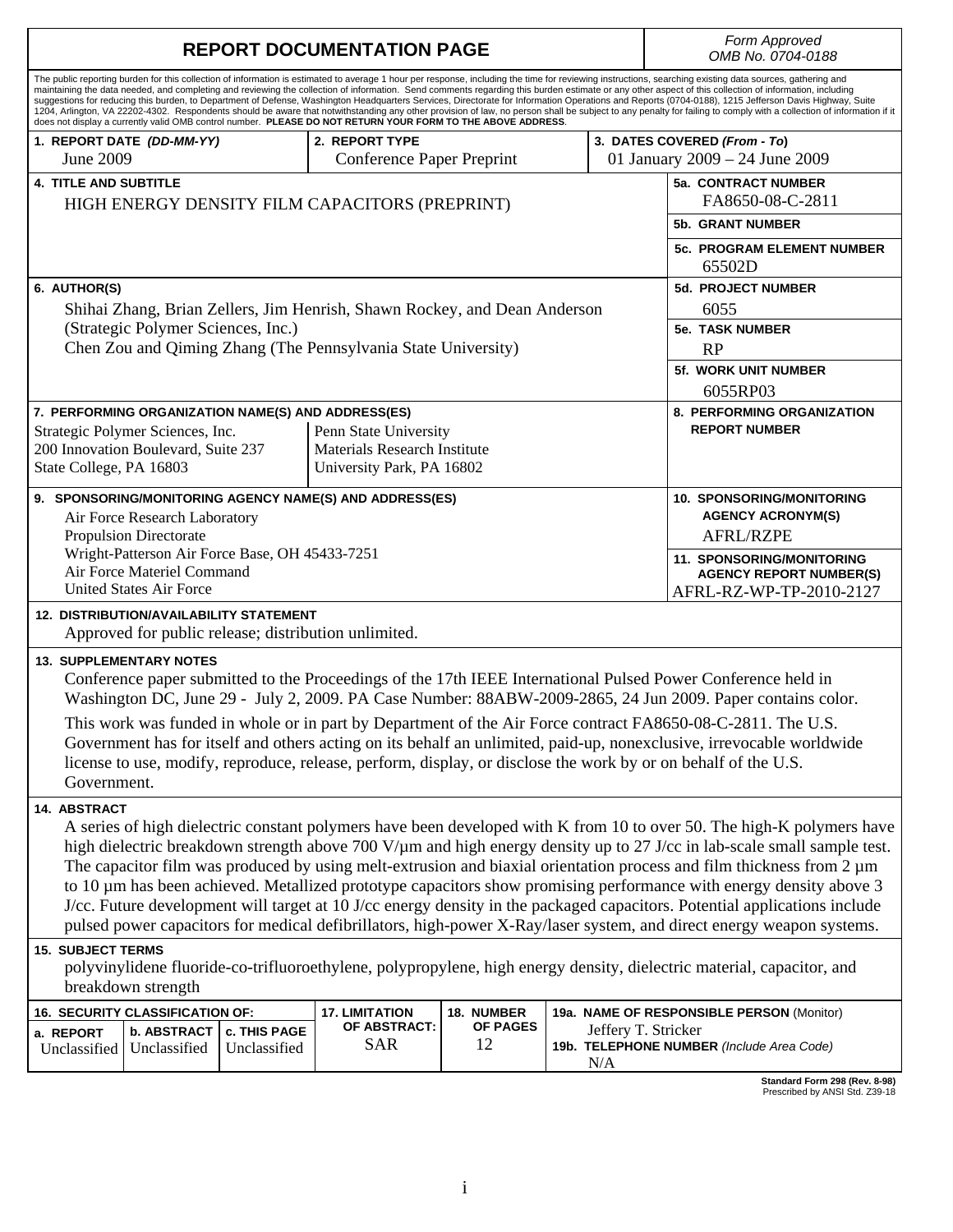# **HIGH ENERGY DENSITY FILM CAPACITORS\***

# **Shihai Zhang , Brian Zellers, Jim Henrish, Shawn Rockey, Dean Anderson**

*Strategic Polymer Sciences, Inc., 200 Innovation Blvd, State College, PA 16803, USA* 

# **Chen Zou, Qiming Zhang**

*Materials Research Institute, The Pennsylvania State University, University Park, PA 16802, USA* 

#### *Abstract*

A series of high dielectric constant polymers have been developed with K from 10 to over 50. The high-K polymers have high dielectric breakdown strength above 700 V/ $\mu$ m and high energy density up to 27 J/cc in labscale small sample test. The capacitor film was produced by using melt-extrusion and biaxial orientation process and film thickness from  $2 \mu m$  to  $10 \mu m$  has been achieved. Metallized prototype capacitors show promising performance with energy density above 3 J/cc. Future development will target at 10 J/cc energy density in the packaged capacitors. Potential applications include pulsed power capacitors for medical defibrillators, high-power X-Ray/laser system, and direct energy weapon systems.

### **I. INTRODUCTION**

The commercial and consumer requirements for compact and more reliable electric power and electronic systems such as hybrid electric vehicles, microelectronics and medical defibrillators have grown substantially over the past decade. Capacitors are critical components in these devices for storing, filtering, controlling, and manipulating of electric charges. As a result, capacitors with high electric energy can enable the miniaturization of such electric and electronic devices.

Pulse-forming networks are critical for many pulsed power applications and they perform the conversion of prime electric energy into short pulses needed to energize loads that are required for directed energy and kinetic energy weapons and high power microwaves, electromagnetic armor, and megawatt-level uninterruptable power supplies. They require high energy density, fast discharge speed (milliseconds to

 $\overline{a}$ 

nanoseconds) capacitors that cannot be fabricated with commercially available dielectric materials. Current commercial electrostatic capacitors usually have an energy density well below 2 J/cc due to the limitation of dielectric material performance and reliability constraints. The bulky size of capacitor components severely impedes the miniaturization of many electronic devices, although other active components have observed dramatic size reduction during the past 20 years. In some power electronic devices, capacitor components can occupy more than 50% of the device volume.[1]-[5]

The energy density  $(U_E)$  of a linear dielectric material is proportional to its dielectric constant (K) and the square of its dielectric breakdown strength (DBS) value. Therefore, high K and DBS values are critical to achieve a high energy density in capacitors. DBS is determined by both intrinsic and extrinsic (process-related) factors, but there is a general consensus that except for very thin films deposited on a substrate, the breakdown in practical components is limited by defects introduced during film processing. There have been many improvements over the last 10 to 20 years in energy storage capacitor fabrication so that energy densities of  $1.5$  to  $3$  J/cm<sup>3</sup> are now available. It is uncertain if more process improvements can be expected to yield further energy density increase, but there is little doubt the progress will be slow and evolutionary. Therefore, materials with significantly higher dielectric constant are required to achieve breakthrough in high energy density film capacitors.

In this report, we present our recent efforts in the development of high-K polymer dielectric materials, the commercial scale production of high-quality capacitor film, and the test of our first generation prototype capacitors.

# **II. HIGH-K POLYMER DIELECTRIC MATERIALS**

Commercial polypropylene (PP) capacitor film has a K of 2.2 and is the most popular dielectric in film capacitor industry for more than 50 years.

There are several high-K polymeric dielectric materials been developed at Penn State University during the past 10 year.[6]-[15] The first is a high-energy electron irradiated Poly(vinylidene fluoride-co-trifluoroethylene) copolymer (PVDF-TrFE).[7] PVDF-TrFE is a classic ferroelectric polymer with Curie transition temperature  $(T_c)$  above 60 °C, depending on the composition. The irradiated PVDF-TrFE is converted to a relaxor ferroelectric material with the disappearance of the Curie transition and the giant dielectric constant above 50 at room temperature.

Similar high-K was also achieved by a chemical modification. A third monomer such as chlorotrifluoroethylene (CTFE) or 1-chloro-1-fluoroethylene (CFE) was introduced into PVDF-TrFE to obtain a terpolymer.[8] The CFE or CTFE is bulkier than VDF and TrFE and they convert the all trans beta crystalline

<sup>\*</sup> Work supported in part by the US Dept of Defense under contract number FA8650-08-C-2811and by the US National Institute of Health under award number R44HL091582 from the National Heart, Lung, and Blood Institute.

<sup>&</sup>lt;sup> $\xi$ </sup> email: <u>szhang@strategicpolymers.com</u>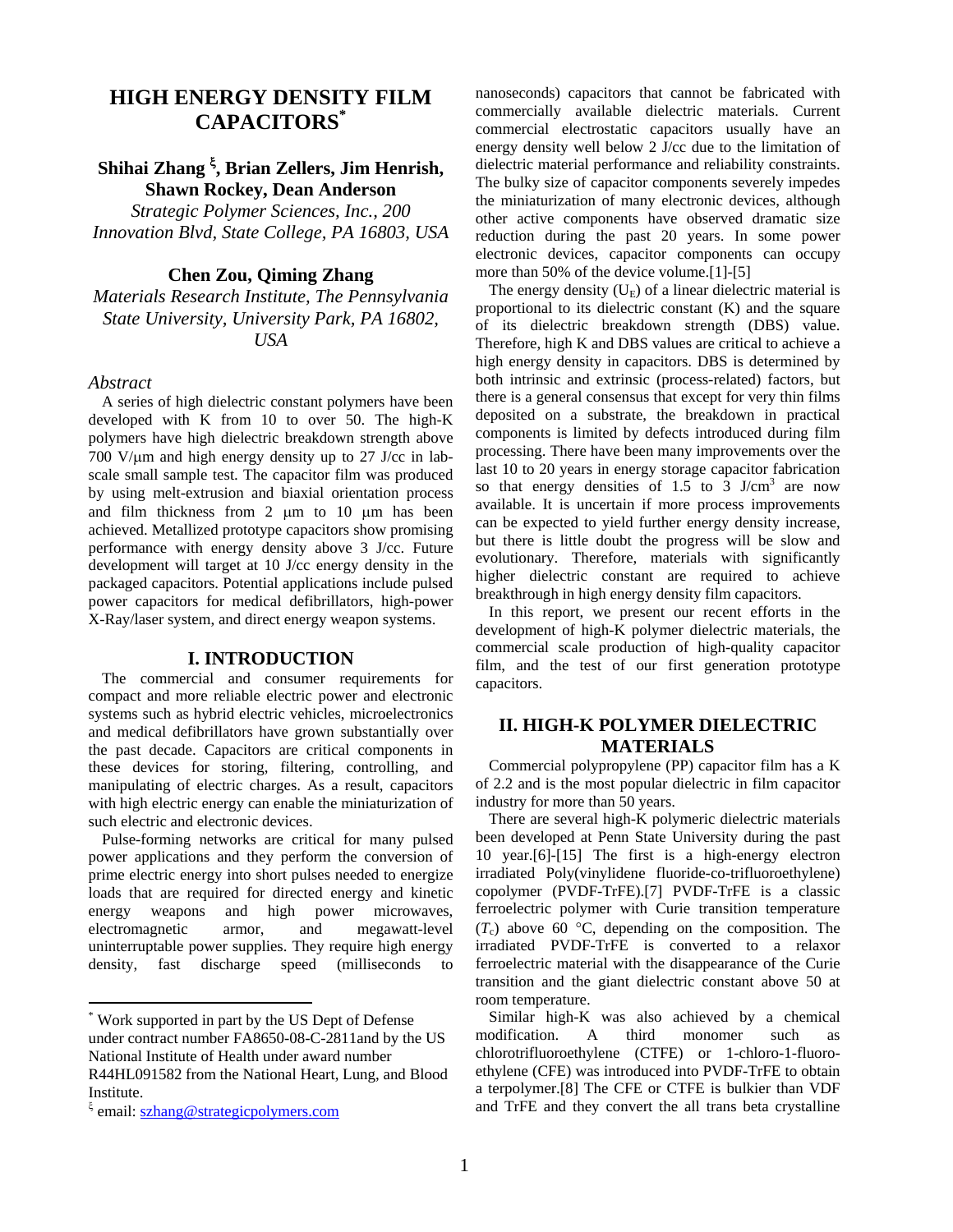phase of PVDF-TrFE to trans-gauge alpha crystalline phase. Similar to the irradiated copolymer, the terpolymers are also relaxor ferroelectric materials with K >50 at room temperature. The terpolymers are thermoplastic and can be processed into thin capacitor film by either solvent cast or melt extrusion/orientation.

The dielectric constant of the high-K polar fluoropolymers was further improved by the development of nanocomposites.[13]-[15] With well-controlled morphology, dielectric constant over 1,000 has been achieved in PVDF-TrFE-CFE/CuPc nanocomposites.

Other PVDF-based copolymers have also been evaluated by us for high-energy density film capacitor applications since 2005.[6],[9]-[12] It has been found that the copolymers have significantly better performance than the PVDF homopolymer. Figure 1 presents the dielectric constant of these high-K polymers at 1 kHz as a function of temperature.



**Figure 1**. Dielectric constant of SPS high-K polymers at 1 kHz. They are purely thermoplastic polymers without any filler.

While the dielectric constant of these modified PVDF is high, they also have high dielectric breakdown strength for high energy density applications. Figure 2 compares the dielectric breakdown strength of SPS high-K polymer and the commercial 4.8 µm thick PP capacitor film. The former was produced with melt extrusion and biaxial orientation. It has a thickness of  $10 \mu m$ .



**Figure 2**. Comparing the DC dielectric breakdown strength of SPS high-K capacitor film with commercial PP capacitor film. Lab-scale sample area  $\sim$ 1 cm<sup>2</sup>.

It can be seen that the SPS capacitor film has similar Weibull dielectric breakdown strength as commercial PP capacitor film. At lab-scale film, both have breakdown strength over  $700 \text{ V/µm}$ . However, the commercial PP film has a Weibull shape parameter over 43, while it is only 7.4 for SPS capacitor film. This indicates that SPS capacitor film quality is not as good as the commercial PP film and the dielectric breakdown strength in large capacitors of SPS film will be significantly lower than commercial PP.[16]-[20] For example, there are over 20% of SPS samples failed below 650 V/um, while none of PP sample failed.

On the other hand, the high Weibull breakdown strength does suggest that SPS capacitor film has high intrinsic breakdown strength, and the Weibull distribution should be able to be improved with cleaner resin and better film processing control.

With the high dielectric breakdown strength and high dielectric constant, the SPS capacitor film has significantly higher energy density than commercial PP capacitor film. Figure 3 compares the discharged energy density of SPS film and PP film based on the test of  $\sim$ 1  $cm<sup>2</sup>$  sample size.



**Figure 3**. Discharged energy density of SPS high-K film and commercial PP film as a function of applied electric field. The data are directly measured values and not theoretical prediction.

It can be seen that energy density of 27 J/cc can be obtained in SPS03. At 500 V/ $\mu$ m, SPS01, SPS03, and PP have energy density of 17.6, 12.8, and 2.7 J/cc, respectively.

## **III. PRODUCTION OF CAPACITOR FILM**

While high dielectric breakdown strength and energy density have been achieved in lab-scale capacitor film samples, it is critical to scale up the capacitor film production for the development of prototype capacitors.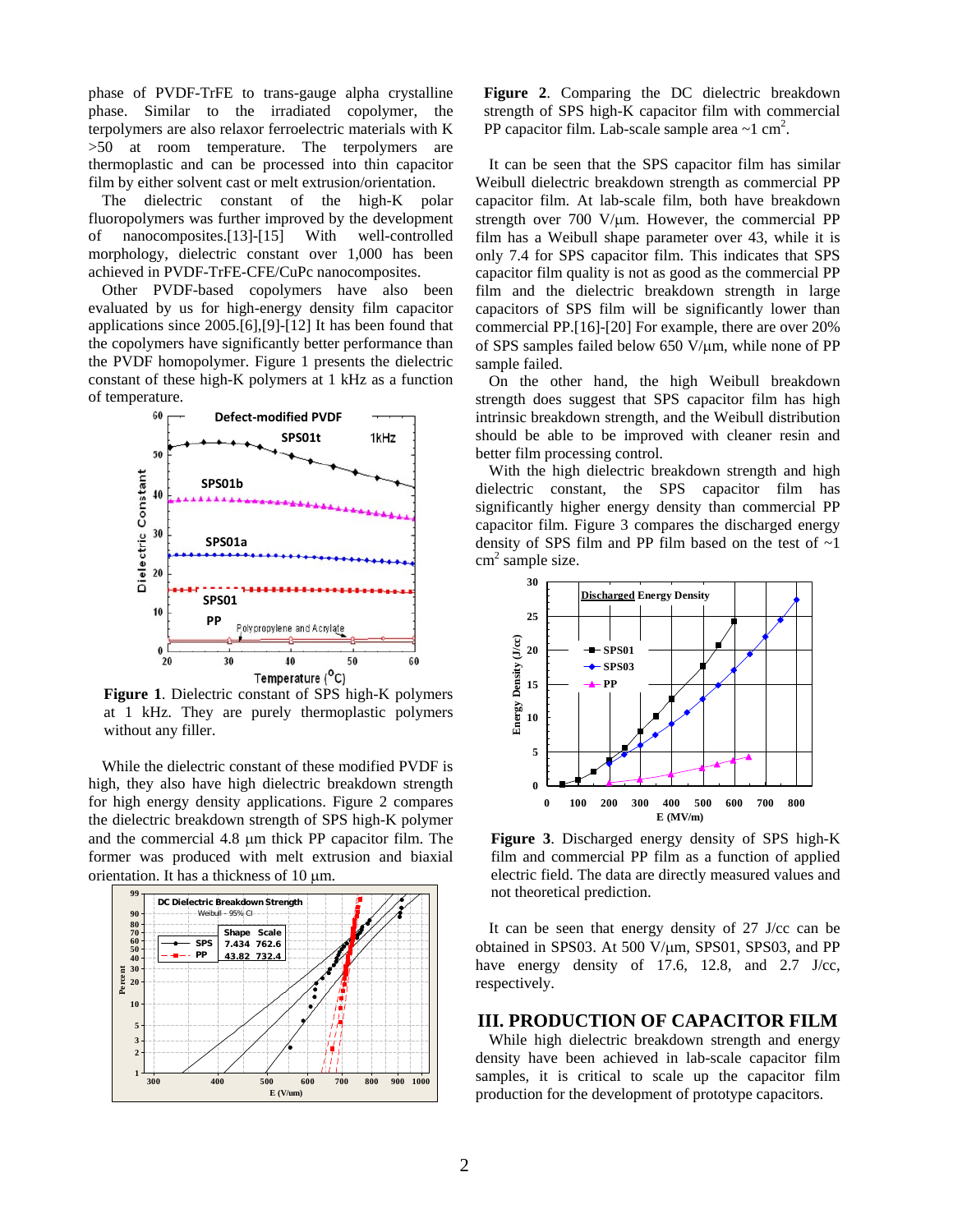We have performed pilot-scale capacitor film production using melt-extrusion biaxial orientation process. The pilot film line can produce capacitor film up to 2 m wide and run at over 200 m/min. Capacitor film rolls with thickness from  $2 \mu m$  to  $10 \mu m$  have been successfully produced. The length of the pilot film roll is over 3,000 m and the thickness uniformity is better than ±5%. High dielectric breakdown strength is confirmed again in the large capacitor film rolls.

Figure 4 shows a picture of SPS capacitor film rolls.



**Figure 4**. High quality ultra-thin SPS capacitor film produced by melt-extrusion and biaxial orientation.

It should be noted that the melt extrusion process is widely used by capacitor film industry to produce PP and PET capacitor film. Commercial capacitor film line can produce film with thickness below 1 µm thick, above 8 m wide, and at a speed faster than 200 m/min. The large scale solvent-free production can significantly reduce the capacitor film cost as compared with the solvent-based capacitor film production, in addition to the environmental advantage.

## **IV. TEST OF PROTOTYPE CAPACITORS**

The film was metallized and wound into prototype capacitors with different capacitances. The metallization is a thin layer of aluminum with high surface resistance for high dielectric breakdown strength.

10  $\mu$ F capacitors made with 5  $\mu$ m thick film exhibit high dielectric breakdown strength and high energy density. Most of the 10  $\mu$ F capacitors can pass 1,500 V breakdown test, and more than half of them can survive 2,000 V charge-discharge test. The capacitor was charged under constant current to the preset voltage, and then discharged to a load resistor. The discharged energy density was calculated from the discharging process by numerical integration.

Figure 5 shows pictures of the prototype capacitors. The 85 uF capacitors were made with 3.1 µm thick SPS high-K film. It has capacitance density of 5.72 uF/cc or 3.13 uF/g. For comparison, commercial PP capacitors with 3 m thick film have capacitance density of 0.62 uF/cc or  $0.45$  uF/g. This clearly demonstrates the potential miniaturization of many electric devices by using SPS high-K film capacitors.



**Figure 5**. Prototype high energy density film capacitors.

#### *A. High Energy Density*

Figure 6 presents the discharged energy density as a function of applied electric field.



**Figure 6**. Discharged energy density of SPS high-K prototype capacitors made with  $5 \mu m$  thick film..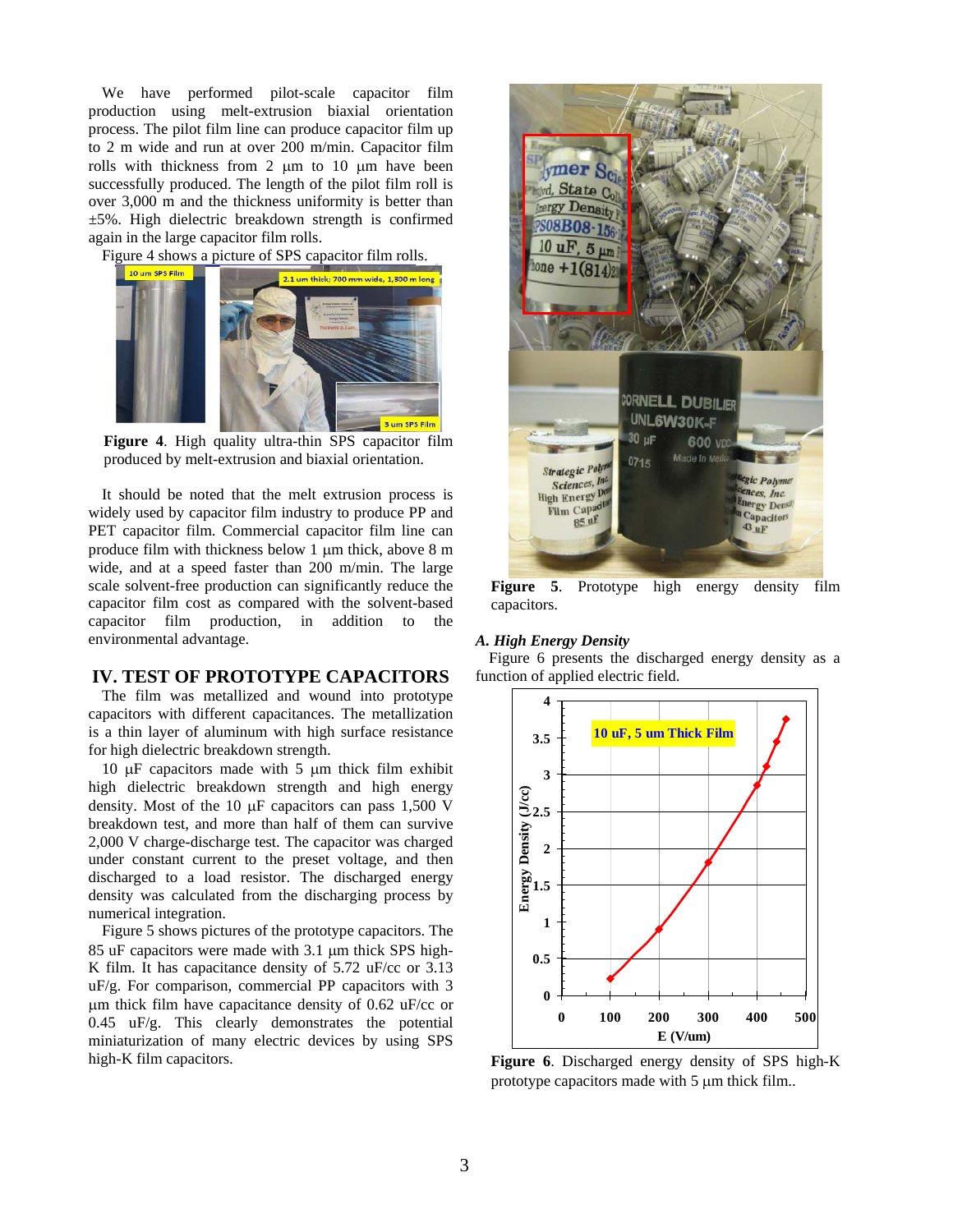The  $10 \mu$ F prototype capacitors have an energy density up to 3.75 J/cc at 460 V/ $\mu$ m. It should be noted that the only 37% of the 10  $\mu$ F capacitors is active capacitor film while the other 63% is inactive edges and winding core. At the film level, the capacitor has energy density about 10 J/cc. The winding volumetric efficiency can be improved by a better capacitor design.

### *B. Millisecond Discharge*

Figure 7 presents the discharge behavior of an  $87 \mu$ F capacitor with 3.1  $\mu$ m thick film to a 50  $\Omega$  load resistor.



**Figure 7**. Discharged energy density of SPS high-K prototype capacitors made with  $3.1 \mu m$  thick film..

It is clear that the  $87 \mu$ F capacitor can discharge at millisecond time scale.

As compared with the 10  $\mu$ F 5  $\mu$ m prototype capacitor, the  $87 \mu$ F capacitor has higher volumetric packaging efficiency of 57%, but the film is thinner and film area is larger. Therefore, its dielectric breakdown strength is lower than the  $10 \mu$ F prototype capacitors at this time.

#### **V. FUTURE PLAN**

While the high energy density of SPS polymer high-K materials has been demonstrated in lab-scale small area capacitor film samples and the pilot production of ultra-

thin capacitor film has been performed with inexpensive melt extrusion biaxial orientation process, it is clear that the capacitor film quality still needs significant improvement to achieve the high energy density as measured in the lab-scale film sample. Specifically,  $1 \text{ cm}^2$ size lab-scale capacitor film has dielectric breakdown strength above  $750 \text{ V}/\text{µm}$  (comparable to PP film) and energy density above 27 J/cc, the 10  $\mu$ F prototype capacitors have breakdown voltage well below 500 V/ $\mu$ m. It is believed that the contamination in the resin and the film significantly reduces the dielectric breakdown strength and the energy density in the large prototype capacitors. Therefore, it is critical to produce capacitor resin and film with quality comparable to commercial PP capacitor film to fully transfer the high energy density from lab-scale small area film sample to large size capacitor devices.

Once the film quality of the high-K polymers has been improved and the prototype capacitors can be operated at  $600$  V/ $\mu$ m, energy density above 10 J/cc can be achieved by combining more efficiency capacitor design.

#### **VI. REFERENCES**

[1] M. Rabuffi and G. Picci, "Status quo and future prospects for metallized polypropylene energy storage capacitors", *IEEE Trans. Plasma Sci.*, 30(5): 1939 (2002). [2] W. Clelland, et al., Paktron Division of Illinois Tool Works Inc., Technical Bulletin 3.99A.

[3] W. Sarjeant, J. Zirnheld, F. MacDougall, "Capacitors" *IEEE Trans. Plasma Sci*. 26, 1368 (1998).

[4] W. J. Sarjeant, I. W. Clelland, and R. A. Price, Proceedings of the IEEE, 89, 846 (2001).

[5] W. J. Sarjeant, et al. Chapter 9. in Vol. 2 of *Handbook of Low and High Dielectric Constant Materials and Their Applications*, H. S. Nalwa, editor (Academic Press, UK, 1999).

[6] B. Chu, and Q. M. Zhang. "A Dielectric Polymer with High Electric Energy Density and Fast Discharge Speed", *Science* 313, 334 (2006).

[7] Q.M. Zhang, et al. "Giant Electrostriction and Relaxor Ferroelectric Behavior in Electron-Irradiated Poly(vinylidene fluoride-trifluoroethylene) Copolymer", *Science*, 280, 2101 (1998).

[8] F. Xia and Q.M. Zhang, "High Electromechanical Responses in Terpolymer of Poly(vinylidene fluoridetrifluoroethylene- chlorofluoroethylene)", *Adv. Maters*. 14, 1574 (2002).

[9] B. Chu, X. Zhou, B. Neese, and Q. M. Zhang, F. Bauer, "Relaxor Ferroelectric Poly(vinylidene fluoridetrifluoroethylene-chlorofluoroethylene) Terpolymer for High Energy Density Capacitors", *IEEE Trans. Dielect. & Elect. Insul.* 13, 1162 (2006).

[10] X. Zhou, Q. Zhang, et al. "Electrical Energy Density and Discharge Characteristics of a Poly(vinylidene fluoride-chlorotrifluoroethylene) Copolymer", IEEE Transactions on Dielectrics and Electrical Insulation 14(5): 1133 (2007).